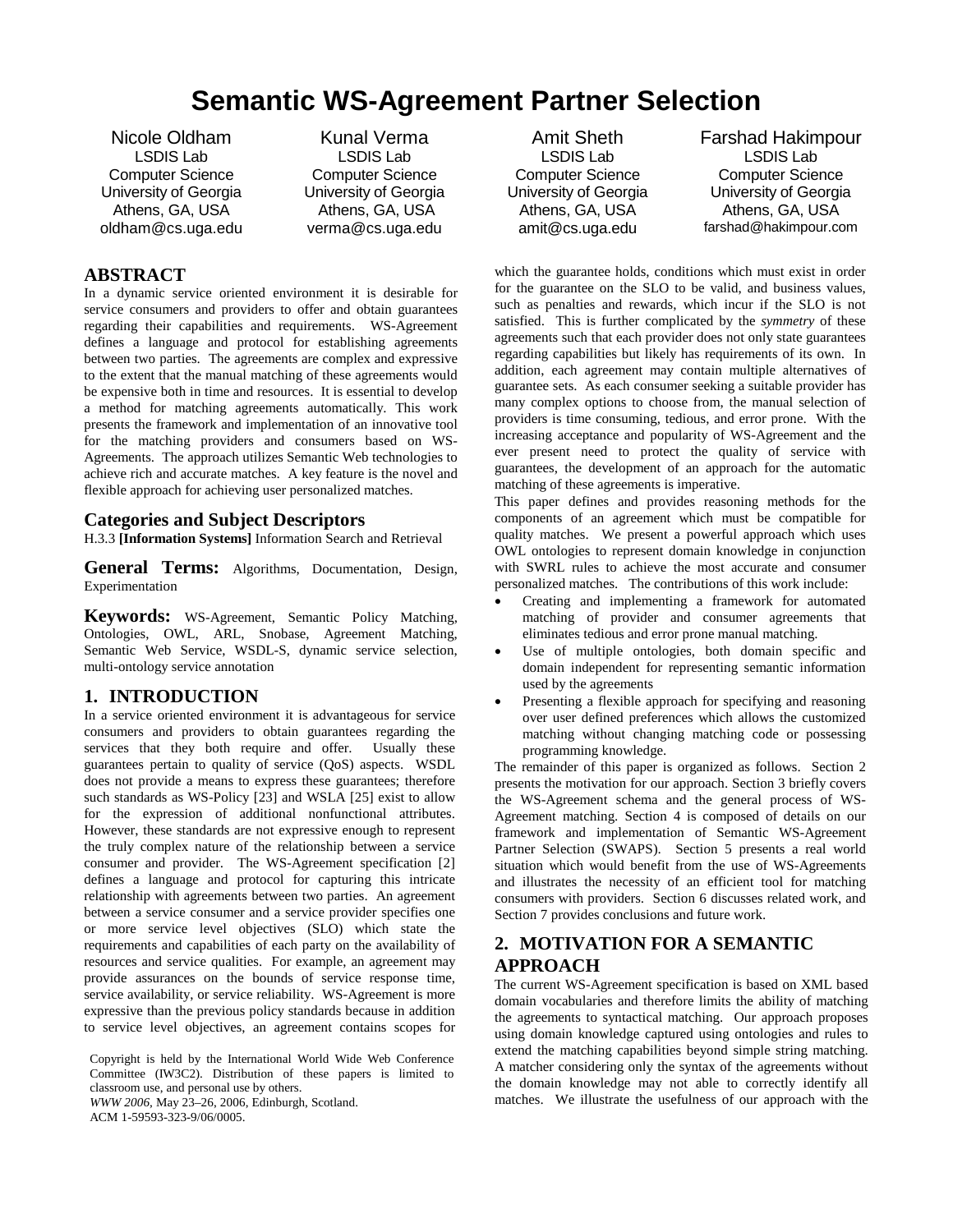following example. Consider that a service consumer has the following requirement:

• *Availability is greater than 95%*

- and a provider is offering the assurances:
	- *Mean Time to Recover equals 5 minutes*
	- *Mean Time between failures equals 15 hours*

A syntactic matcher would perform a string comparison to determine if the provider can satisfy the consumer's request. The syntactic matcher would generally determine that these two services do not match on the grounds that the provider does not provide an assurance for availability. However, our approach utilizes an ontology which provides a deeper understanding of the domain with the help of domain rules. For example, with respect to the above case:

• *Availability = Mean Time Between Failures/(Mean Time Between Failures + Mean Time To Recover)* 

Therefore the semantic approach reasons that the provider is actually offering the assurance:

• *Availability equals 99.4%.* 

Our matcher determines that this provider does in fact satisfy the requirements of the consumer. This example illustrates how incorporating using domain knowledge helps matching yield much more accurate matches.

# **3. WS-AGREEMENT AND WS-AGREEMENT MATCHING**

This section briefly describes the WS-Agreement schema [2], the extensions that have been added for this work, and a general overview of the significant elements of WS-Agreement matching.

# **3.1 WS-Agreement Schema**

WS-Agreement offers a rich language for stating the assurances and requirements of Web Services. This allows capturing and representing the complicated nature of real world agreements with the help of service level objectives (SLOs), qualifying conditions and business values. SLOs represent some capability or requirement of a provider or consumer. For example, the consumer may require that all response times be less than 5 seconds. However, in a real world environment these capabilities and requirements cannot be guaranteed under every circumstance. For instance, a service might only be able to process a job in less than 5 seconds if the number of requests at that moment is less than a thousand. Such conditions can be associated with SLOs with the help of qualifying conditions. Business values help in representing the importance, penalties, and rewards associated with SLOs.

WS-Agreements are written in XML and consist of alternative sets of guarantees denoted with the "ExactlyOne" and "ALL" tags. Due to the already complex nature of agreements, we save the WS-Agreement's "OneOrMore" tag for future work and assume that all agreements are written as a disjunction of alternative sets of guarantees. The guarantees are expressed within the "GuaranteeTerm" tag and assert assurances or requirements on the quality associated with the service. Below is the Guarantee Term schema followed by Table 1 which describes the components of a guarantee term.

<wsag:GuaranteeTerm Obligated="…">

<wsag:ServiceScope ServiceName="…">…

</wsag:ServiceScope>\*

<wsag:ServiceLevelObjective> …

</wsag:ServiceLevelObjective>

 <wsag:QualifyingCondition>…</wsag:QualifyingCondition>? <wsag:BusinessValueList>…</wsag:BusinessValueList> </wsag:GuaranteeTerm>

|  | <b>Table 1. GuaranteeTerm Components</b> |  |
|--|------------------------------------------|--|
|--|------------------------------------------|--|

| WS-Agreement Tag                      | Purpose                                                                                                                                                                                                |  |
|---------------------------------------|--------------------------------------------------------------------------------------------------------------------------------------------------------------------------------------------------------|--|
| <b>Obligated</b>                      | States the party responsible for the fulfillment<br>guarantee. Value will<br>the<br>οf<br>be                                                                                                           |  |
|                                       | ServiceProvider or ServiceConsumer                                                                                                                                                                     |  |
| <b>ServiceScope</b>                   | Describes to what service element specifically<br>a service applies.                                                                                                                                   |  |
| <b>ServiceLevelObjective</b><br>(SLO) | An assertion over the terms of the agreement<br>which represents the QoS aspect of the<br>agreement. Usually defines bounds usually<br>over QoS concepts such as response time,<br>fault rate or cost. |  |
| <b>QualifyingCondition</b>            | Optional condition which must exist in order<br>for the SLO to be satisfied. Usually over<br>external factors such as time of day.                                                                     |  |
| <b>BusinessValueList</b>              | Optional values which represent the strength<br>of commitment by stating penalties, rewards<br>and importance                                                                                          |  |

# **3.2 WS-Agreement Extensions**

In order to achieve effective semantic matches, we extend the original WS-Agreement schema with several additional tags. The new tags allow for the incorporation of semantics into WS-Agreement and add additional structure for clarity during parsing and matching.

# *3.2.1 Adding Structure to SLO and Qualifying Conditions*

The WS-Agreement specification was written with flexibility as one of the key goals and therefore lacks some structure in important areas such as the SLO and QualifyingCondition. The values within each of those tags can contain any possible expression. While this would be acceptable for an agreement which is intended to be read by a human user, additional structure must be added to the expressions in order to for a machine to automatically parse and reason over agreements. However, we added this structure while still preserving much of the flexibility specifically for domain specific predicates. For structure, we have added the expression, predicate, parameter, and value tags, as defined in the WSLA specification [25]. In addition there are the optional tags for unit and percent. Percent is used when a service level objective uses a percentage. For example, 99% of responseTimes are less than 5 seconds. Table 2 shows an example using the original schema as defined in [2] which is too ambiguous to parse and reason over. Our modified schema which adds structure is also shown in Table 2.

#### *3.2.2 Adding Semantics to the WS-Agreement*

Agreements contain ambiguities which we clarify using an OntConcept annotation tag. In the original schema of the Terms section of the WS-Agreement. Even though these variables have already been defined within the service description terms, it is unclear to what the summation of duration1 and duration2 actually refers. For example, it may refer to a QoS parameter responseTime or it may refer to a domain concept processOrderDuration. The addition of the OntConcept tag removes this ambiguity by linking this expression parameter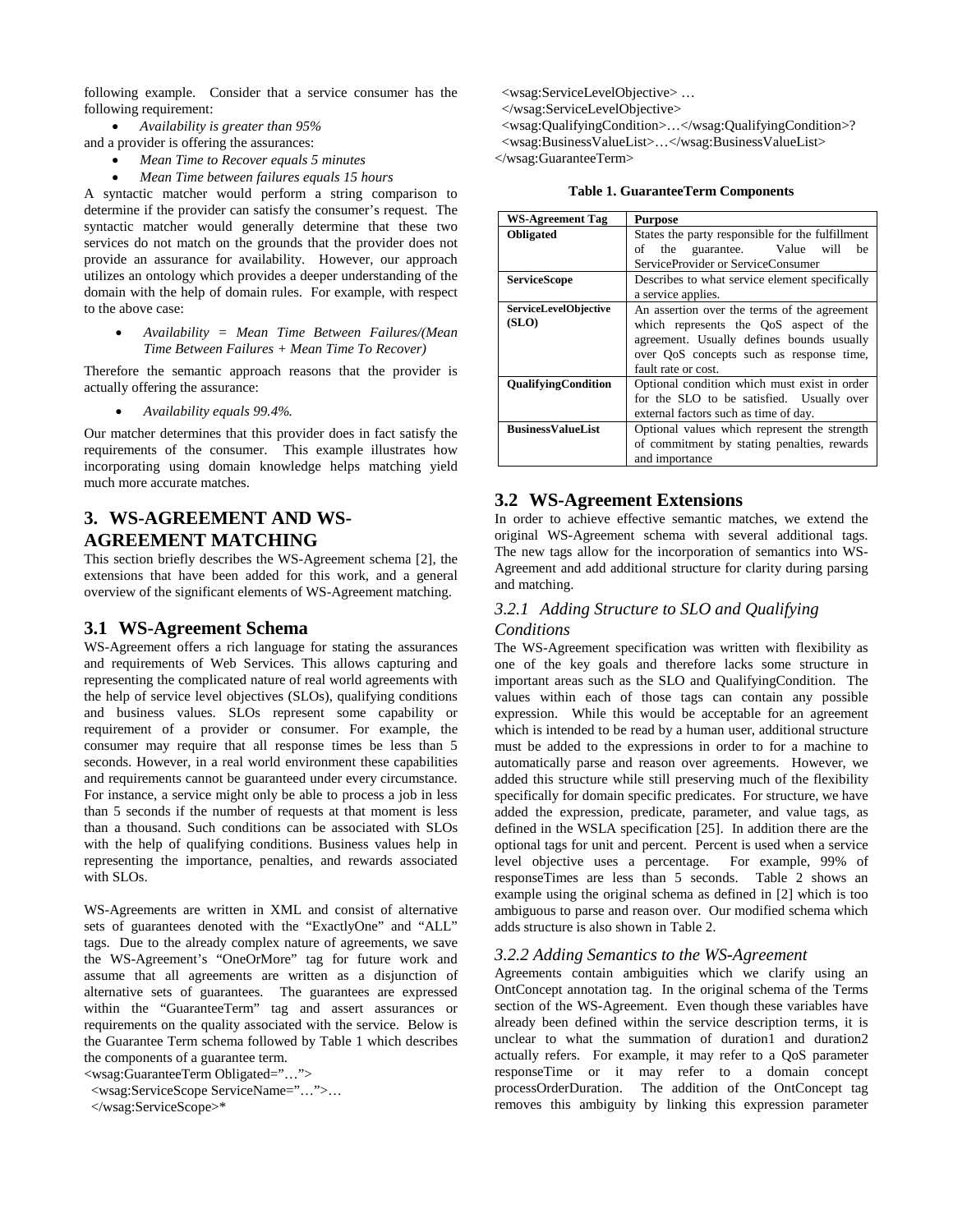directly to the concrete ontology concept. The value of OntConcept will be a concept from an ontology regardless of what variables are named and to what they refer. The agreement creators are required to include this tag to allow for semantic reasoning over the expression. This yields more effective matches than purely syntactic methods. The OntConcept tag clarifies the QoS or domain specific parameter to which the objective pertains. Figure 2 contains an example illustrating how the OntConcept tag remedies ambiguity. A syntactic matcher is not able to determine that (duration1+duration2) and processTime each refer to the response time of the service which is the concept responseTime in the QoS ontology. Adding OntConcept allows the matcher to recognize that although the concepts are syntactically different, they are semantically the same.

|                      | <b>WS-Agreement Schema</b>                      | <b>SWAPS Schema</b>                             |
|----------------------|-------------------------------------------------|-------------------------------------------------|
|                      | <servicelevelobjective></servicelevelobjective> | <servicelevelobjective></servicelevelobjective> |
| 018                  | $duration1+duration2 <$                         | <expression></expression>                       |
|                      | 5s                                              | <predicate type="less"></predicate>             |
|                      |                                                 |                                                 |
|                      |                                                 | <parameter>duration1+duration2</parameter>      |
|                      |                                                 | $\langle$ /Parameter>                           |
|                      |                                                 | <ontconcept>qos::responseTime</ontconcept>      |
|                      |                                                 | $\langle$ OntConcept $\rangle$                  |
|                      |                                                 | <value>5</value>                                |
|                      |                                                 | <unit>time:seconds</unit>                       |
|                      |                                                 |                                                 |
|                      |                                                 |                                                 |
|                      | <qualifyingcondition></qualifyingcondition>     | <qualifyingcondition></qualifyingcondition>     |
|                      | day of week is<br>a                             | <expression></expression>                       |
|                      | weekday                                         | <predicate type="equals"></predicate>           |
|                      |                                                 | <parameter>dayOfWeek</parameter>                |
|                      |                                                 | $<$ /Parameter>                                 |
| Qualifying Condition |                                                 | <ontconcept>time:dayOfWeek</ontconcept>         |
|                      |                                                 |                                                 |
|                      |                                                 | <value>time:weekday</value>                     |
|                      |                                                 |                                                 |
|                      |                                                 |                                                 |

# *3.2.3 Domain Specific Predicate Flexibility*

When extending the WS-Agreement, we aimed to preserve much of the flexibility intended by the WS-Agreement authors. We designed a unique method for using domain specific predicates in the expressions. Any predicate may be used as long as it is added to the ontology and a rule is created to define the semantics of that predicate. The tool is already aware of the WSLA predicates less, lessEqual, greater, greaterEqual, equals, true, false, before. However the user is not limited to only these predicates and can define additional predicates for the domain.

# **3.3 Semantic Web Services**

Semantic Web Services (SWS) provide an approach for representing the functionality of Web services with the help of ontologies. Popular approaches for SWS include OWL-S [13], WSMO [26], FLOWS [19] and WSDL-S [17][27]. For the the purposes of this paper, we have implemented the prototype using ontologies. The OntConcept tag annotates the SLO and Qualifying Condition parameters which facilitates the understanding and matching of the guarantee terms of the agreement. The Agreement Service Description Terms (SDT) refer to the operations of the WSDL to which the Agreement

pertains. These SDT are also used during the monitoring of the service and negotiation. Both the XML based WSDLs and WS-Agreements are limited in their ability to express rich semantic meaning. In order to achieve the most accurate monitoring and negotiation the WSDL files to which the SDTs refer are semantically annotated using WSDL-S [27].

WSDL-S builds on current standards and allows multiple semantic representation languages to annotate services. This flexibility allows Web Services to be annotated with concepts from multiple ontologies from different sources. One of the most pressing challenges when mapping WSDL with ontologies is the heterogeneity between the XML Schema of the WSDL and the ontology, however, WSDL-S overcomes this challenge by providing support for rich mapping. Figure 1 shows these mappings between an Agreement and Web Service, Agreement and ontology, and Web Service and Ontology, in the context of the contract farming use case which is described in Section 5 of this paper. WS-Agreement negotiations and the runtime monitoring of WS-Agreement compliance is facilitated and enhanced by the use of semantically annotated Web Services since the ontologies provide a common understanding of the functional properties of Web Services. These semantic annotations enrich negotiations by linking heterogeneously expressed service elements to a common ontological concept. They enhance the monitoring of WS-Agreement compliance by disambiguating the terms used within the agreements and WSDL files and by providing additional domain knowledge which can be used when monitoring.



**Figure 1. Illustrates the linking of Web Service and WS-Agreement concepts with ontologies.** 

# **3.4 WS-Agreement Matching**

In order for a provider to be considered a suitable partner match for a given consumer, its description must contain one alternative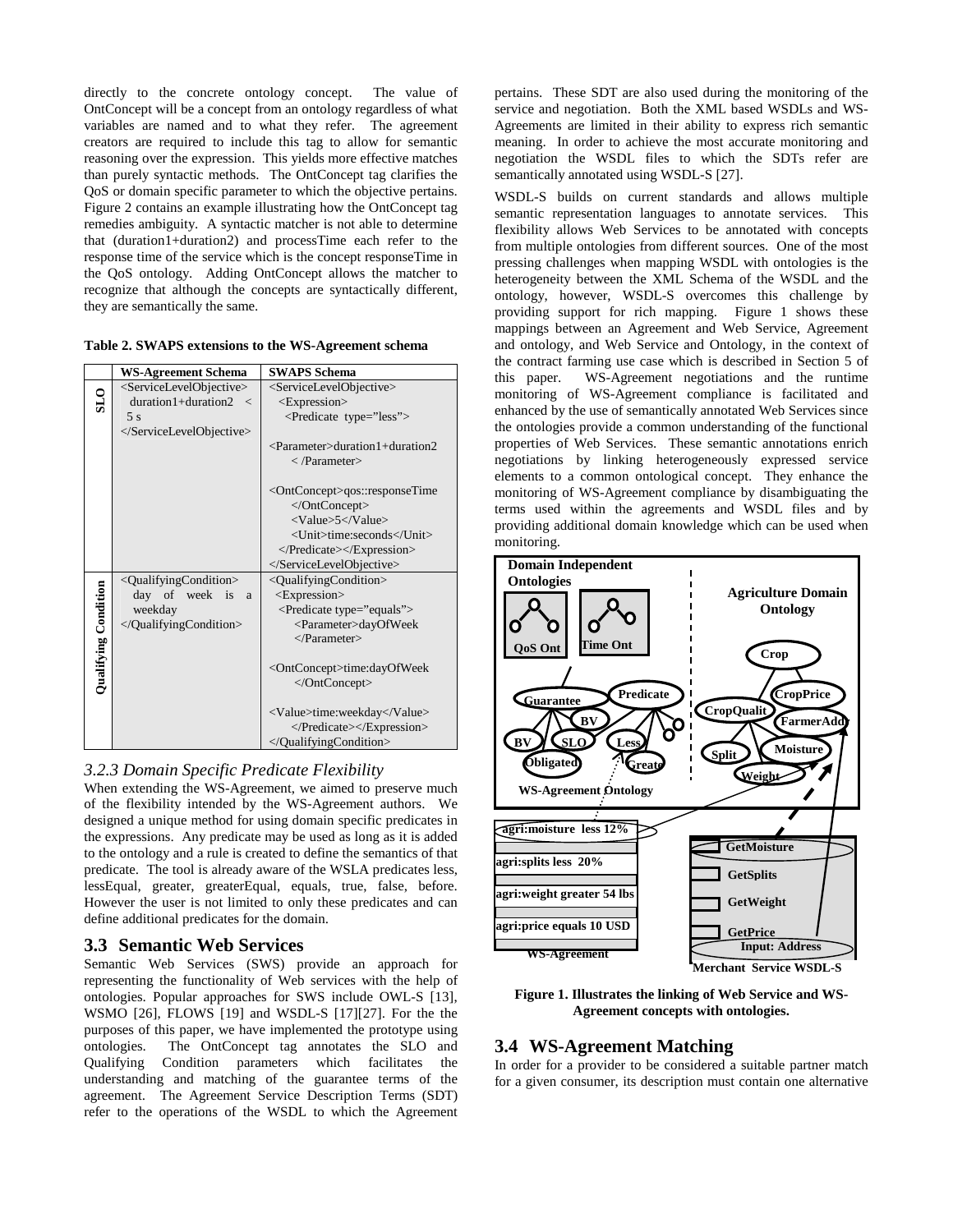which may satisfy any of the consumer's alternatives as denoted by the "ExactlyOne" and "ALL" tags. An agreement A contains alternative sets of Guarantee Terms such that:

A={Alt1, Alt2, …, AltN}

Alt={G1, G2, ...GN} and G={Scope, Obligated, SLO, QC, BV}

We define the following functions to facilitate the description:

 "requirement(Alt, G)" returns true if G is a requirement of Alt "capability(Alt, G)" returns true if G is an assurance of Alt "scope(G)" returns the scope of G

"obligation(G)" returns the obligated party of G

 "satisfies(Gj, Gi)" returns true if the SLO of Gj is equivalent to or stronger than the SLO of Gi

An alternative Alt1 is a suitable match for Alt2 if:

 $(\forall G$ i) such that Gi ∈ Alt1 ∧ requirement(Alt1, Gi) ∧ (∃Gj) such that  $Gj \in Alt2 \wedge capability(Alt2, Gj) \wedge scope(Gi)$  $=$  scope(Gj)  $\land$  obligation(Gi) = obligation(Gj)  $\land$  satisfies(Gj, Gi)



**Figure 2. Illustrates the benefits of the ontConcept annotation.** 

Most users have preferences for conditions and business values and a tradeoff is decided. For instance, a user may choose an agreement with a less preferred condition but a higher penalty. Alternatively, a user with a high number of requests on the weekend would find a provider to be unsuitable if he has a condition which states that he is only able to satisfy a guarantee if it is a weekday. We consider the tradeoff between qualifying conditions and business values to be a matter of user preference and have designed a unique and flexible method for specifying these user preferences in order to yield the most suitable matches. Our approach is presented in detail in Section 4.

# **4. SEMANTIC WS-AGREEMENT PARTNER SELECTION**

We present our framework and implementation in this section. We begin by describing the system architecture followed by how ontologies and rules were utilized to achieve better matches and to simplify the search algorithm. We then walkthrough an example which illustrates the reasoning methodology used by the tool.

# **4.1 Architecture**

The system consists of three phases: parsing, matching and searching, which can be seen in Figure 3. To reason about domain ontologies, we use Snobase [9], an ontology based management system that offers DQL-based [5] Java API for

querying OWL ontologies. IBM's ABLE engine [3] is used by Snobase for inferencing and we use ABLE Rule Language (ARL) [3] to write the rules. The ontologies are loaded into Snobase followed by each provider's WS-Agreement. We parse the agreements and load them into the system as instances of the WS-Agreement ontology. As each of these new agreement instances is created, the ABLE rule engine within Snobase executes rules as the criteria for each rule is met. The additional assertions made by the rules are used to greatly simplify the search phase by making the match decisions a priori. These rules provide additional knowledge about the domain and, as described in Section 2, play a significant role in the discovery of the most accurate match results. We discuss the rules in further detail in the next section. When a consumer seeks a partner, the consumer agreement is parsed and entered into the system as another agreement instance. The search phase begins as the algorithm considers the agreement instances and the assertions previously set by the rules and returns a list, ranked by preference, of all of the provider agreements which accurately matched the consumer's agreement.



**Figure 3. The control flow throughout SWAPS** 

Figure 4 illustrates the system architecture. The main components of SWAPS include the ontology store, provider library, parser, ontology manager, and search engine. It is assumed that the consumer seeking a match has a library of agreement instances previously made between providers and is searching for the provider who is most able to satisfy the requirements. However it is also known that previously unknown providers, in the form of an agreement offer or a template, are constantly introduced into the set of options. Further details regarding the ontologies, rules and search engine are given in sections 4.2 and 4.3.

# **4.2 WS-Agreement and Rules Representation**

Ontologies allow the matcher to understand the semantics of the domain; therefore enabling a much more accurate search than a syntactic approach. Rules allow for richer domain knowledge by stating additional domain rules and semantics and provide a high level of flexibility by stating customized user preferences.

# *4.2.1 Knowledge Representation*

In order to realistically model the domains we employ several ontologies. We developed an OWL ontology to represent the WS-Agreement schema. This ontology contains the concepts from the schema such as Guarantee, Scope, and ServiceLevelObjective with relationships between them. In addition to the significant elements from the WS-Agreement, we have also included the common predicates from the WSLA specification [25]. We allow the user to add additional predicates to this ontology to preserve flexibility. An instance of this ontology is created for each agreement that is introduced into the system where they can be queried and reasoned easily. Most of the guarantees are asserted over quality of service (QoS) concepts; therefore the QoS ontology as described in [12] defines such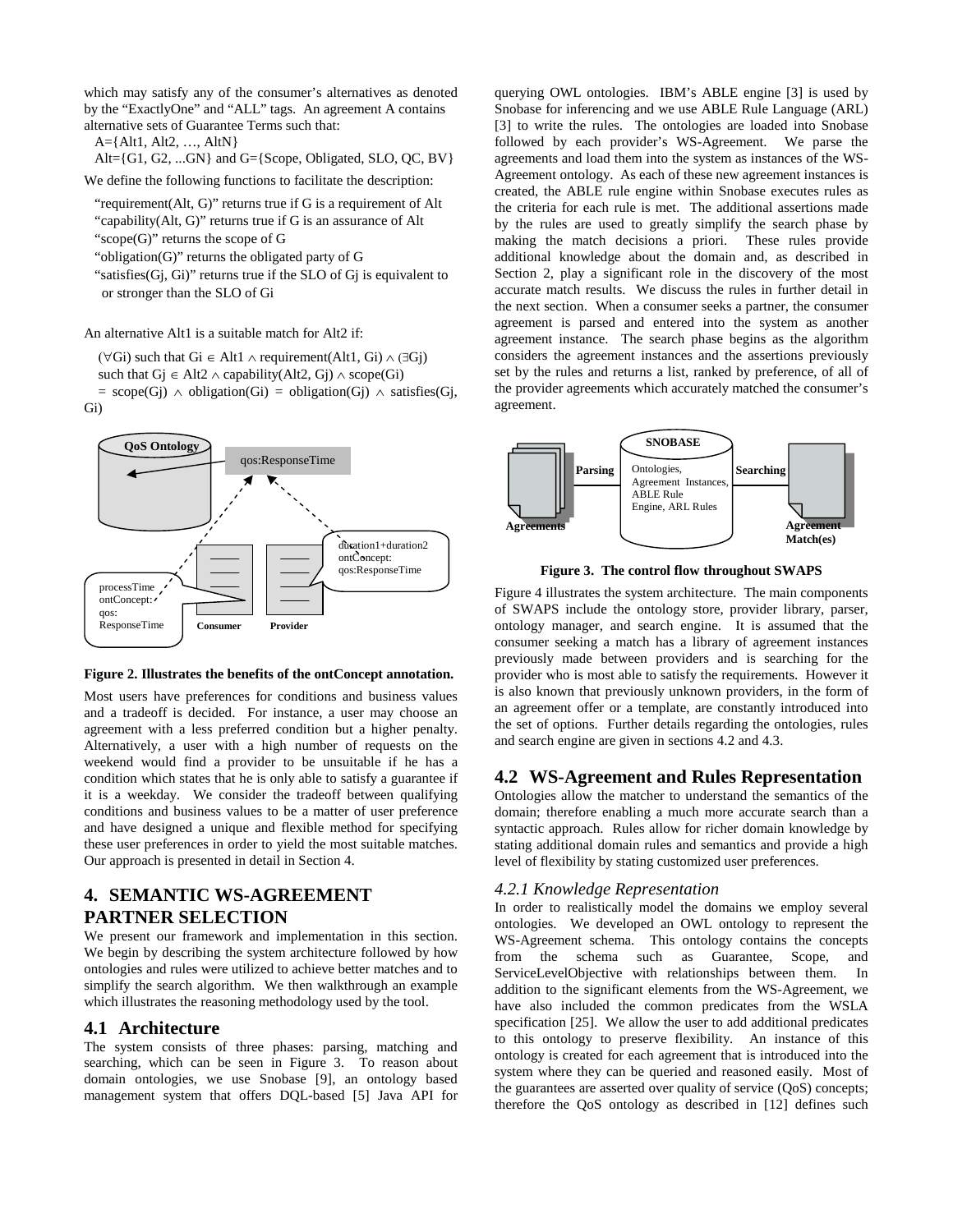concepts as *failureRate, latency, throughput, availability,* and *responseTime*. In addition to these ontologies a third OWL ontology represents domain specific knowledge. For our scenario in e-commerce and its implementation we are using the RosettaNet ontology (http://lsdis.cs.uga.edu/projects/meteors/wsdl-s/ontologies/rosetta.owl), also represented in OWL. Depending on the application, alternative or additional domain ontologies could be used. Finally, we use the OWL time [14] ontology to represent temporal concepts such as *endTime, interval, dayOfWeek*, and *seconds*. These ontologies are used to provide a commonality of terms between agreement parties and to provide rich domain knowledge to the search engine so that it may achieve the best possible match results.



**Figure 4. SWAPS Architecture** 

#### *4.2.2 Representation of Rules*

We enhance the efficiency and flexibility of our matches by defining several categories of rules. These rules are represented in ARL for ABLE inferencing. The rules assert new facts if the right conditions exist for executing the various rules. We use these rules to supplement domain knowledge, convert SLOs into a common comparable form, define the semantics of domain specific predicates, and specify user preferences. Using rules instead of writing Java code to perform all of the above allows us to separate the core implementation from the user so that he may customize the matcher to the domain and personal preferences without any programming ability. We define four categories of rules and show corresponding examples below.

#### *1. Conversion of Heterogeneous SLOs*

Often SLOs state the same objective but express it differently. We define a category of rules to address SLOs that have semantic similarity but are syntactically heterogeneous as in the example in Figure 5. In the example, the provider is expressing an assurance using the WSLA predicate "PercentageLessThanThreshold" and the consumer is expressing the same requirement more directly using the predicate "less". While a human reader can clearly see that the provider's SLO satisfactorily meets the consumer's requirements, the heterogeneity of the predicates prevents the direct comparison of the provider and consumer SLOs. We define the following ARL rule, where  $x$  is a user defined threshold, to convert the provider's SLO so that it expresses the objective more directly:

**when:** Agreement (A) and hasGuarantee (A,G) and hasSLO (G, SLO) and hasExpression(SLO, E) and hasPredicate(E, P) and hasType(P, "PercentageLessThanThreshold") and hasPercentage(E, percent) **do:** if (percent $\leq x$ ) then assert hasType(P, "less") else assert hasType(P, "greater")

The above ARL rule looks for any expression which contains the predicate "PercentageLessThanThreshold" and if the percentage less than *x* it changes the predicate to "less" otherwise it changes it to "greater".

In many cases the value of  $x$  is dependent upon the parameter. For example, a user may require a high percentage for *responseTime*  but may be more lenient about other parameters. This feature can be further customized by adding additional statements in the *when*  segment which perform parameter checks.



**Figure 5. Illustrates the Conversion of Heterogeneous SLOs** 

#### *2. Semantics of Predicates Rules*

The second category of rules allows a user to utilize any domain specific predicates within an SLO by defining how two SLOs with that predicate should be compared. A semantics rule should compare SLOs according to the predicate semantics and assert an isStronger or isEquivalent triple into Snobase. The following ARL rule defines the semantics of the predicate "less".

**when:** Agreement (A1) and hasGuaranteeTerm(A1, G1) and hasSLObjective(G1, SLO1) and hasExpression (SLO1, E1) and hasPredicate(E1, P1) and hasType(P1, "less") and hasParameter(E1, p1) and hasValue(E1, V1) and Agreement (A2) where  $A1$  !=  $A2$  and has Guarantee Term $(A2,G2)$  and hasSLO(G2, SLO2) and hasExpression (SLO2, E2) and hasPredicate(E2, P2) and hasType(P2, "less") and hasParameter(E2, p2) and  $p2 == p1$  and hasValue(E2, V2) **do:** if (V1<V2) assert [E1 *isStronger* E2] else if (V1>V2) assert [E2 *isStronger* E2]

else assert [E1 *isEquivalent* E2]

The above rule compares the values of SLOs from different agreements with the same predicate and parameter and asserts isEquivalent if the values are the same otherwise it states which expression is stronger based on the semantics of the predicate "less". This rule can also be further customized by incorporating parameters or checking units to determine whether to do a string or numeric comparison. The benefit of this approach is two-fold. First, it allows for domain predicate flexibility such that we do not restrict which predicates our matcher can compare but rather allow the user to introduce new predicates by defining the semantics with an ARL rule. Second, since rules are fired automatically as the agreements are being loaded into Snobase, the SLOs are compared much before the search process. This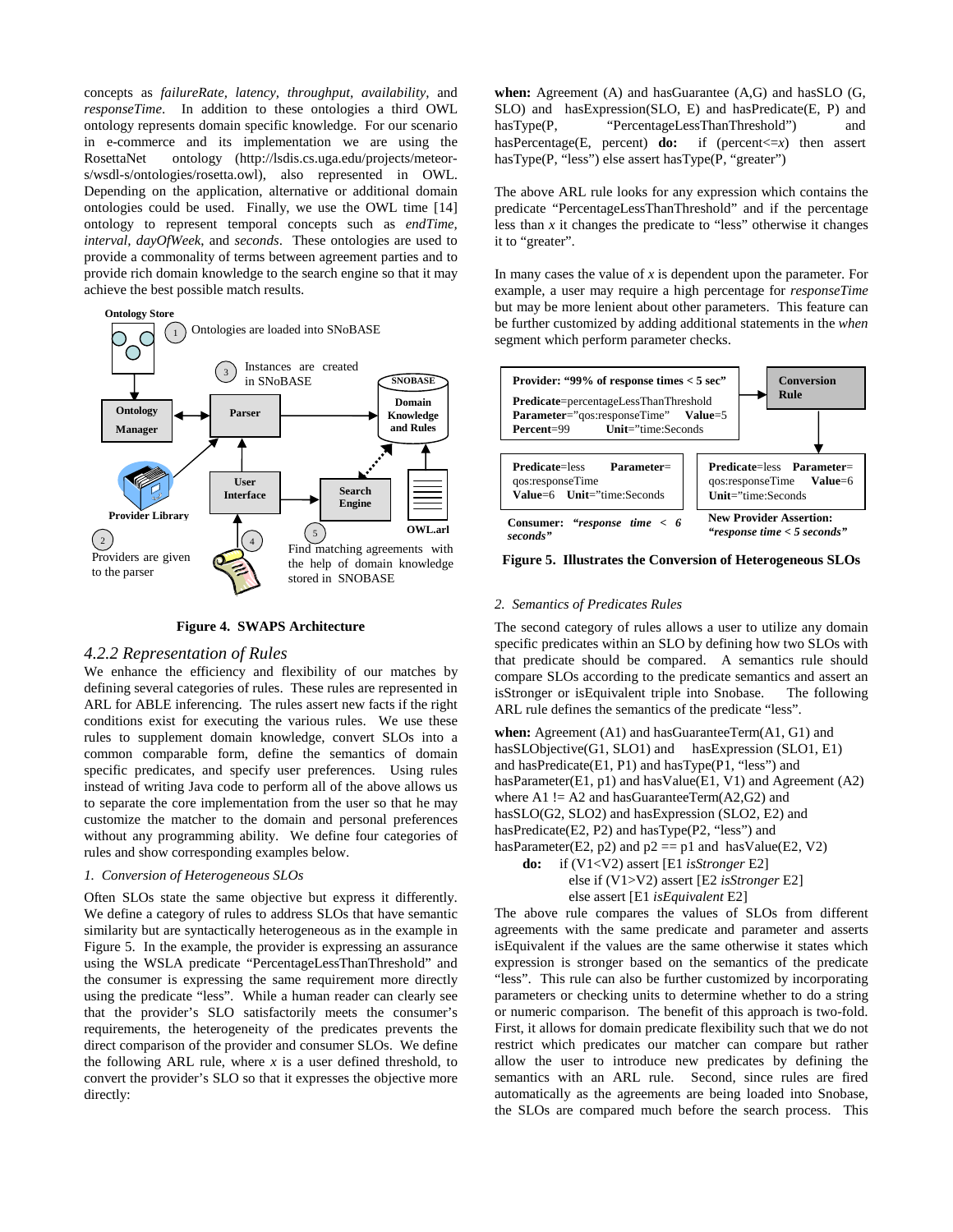simplifies the search algorithm because to find a match for SLO1 we quickly query for all SLOs who have been asserted isStronger than or isEquivalent to SLO1. The semantics of predicate rules have the lowest priority so that the other rules may execute before the final evaluation is performed.

#### *3. Domain Specific Rules*

The domain rules provide the matcher with richer knowledge of the domain. The following example is based on the scenario from Section 2. Consider the following domain rule for *Availability:* 

MTBF is the Mean Time Between Failures

MTTR is the Mean Time To Recover

*Availability = MTBF/(MTBF + MTTR)* 

Consider a provider agreement with the following guarantees:

*Guarantee1: SLO:* qos:MTBF=150 time:minutes, Qualifying Condition: numRequests<1000, Penalty: 5 USD, Importance 8

*Guarantee2: SLO:* qos:MTTR<5 time:minutes, Qualifying Condition: numUsers<500, Penalty: 3 USD, Importance 4

The ARL rule for *Availability* creates a new guarantee term for any agreement which has SLOs regarding both *MTBF* and *MTTR*. The new guarantee has an SLO for the A*vailability*. Any Qualifying Conditions will be compounded and a Penalty/Reward will be the higher of the two. If each has the business value importance, it will become the average of the two values. The following ARL rule accomplishes the above:

**when:** Agreement (A) and hasGuarantee (A, G1) and hasSLO (G1, SLO1) and hasQualifyingCondition(G1, QC1) and hasPenalty(G1, P1) and hasImportance(G1, I1) and hasExpression (SLO1, E1) and hasParameter(E1, "*qos:MTBF"*) and hasValue(E1, X) and hasGuarantee (A, G2) and hasSLO (G2, SLO2) and hasQualifyingCondition(G2, QC2) and hasPenalty(G2, P2) and hasImportance(G2, I2) and hasExpression (SLO2, E2) and hasParameter(E2, *"qos:MTTR"*) and hasValue(E2, Y) **do:** hasGuarantee (A,G3) and hasSLO(G3, SLO3) and hasExpression(SLO3, E3) and hasParameter(E3, "*qos:Availability"*) and hasVaule(E3, X+Y) and hasPenalty (G3, max(P1, P2)) and hasImportance(avg(I1,I2))

The rule will be fired once the provider agreement is loaded into Snobase and will add the following guarantee to the agreement:

*Guarantee3: SLO:* qos:Availability=96.8, Qualifying Condition: numUsers<500 AND numRequests<1000, Penalty: 5 USD, Importance: 6

#### *4. User Preference Rules*

The preference rules enable user assertions over subjective personal preferences. There is no standard of comparison for Qualifying Conditions and Business Values as they are a matter of user preference. For example, one service may be more active during the weekend in which case a provider with a condition stating that the objective may only be guaranteed if it is a weekday would not be suitable for that user. The matcher is unaware of the personal circumstances of each user until they are defined using rules. A rule may assert one of two possible assertions which will have an impact on matching: *isPreferred* or *notSuitable*. A user may write a rule to assert that "a guarantee that has a condition that the day of the week must be a weekday is not suitable" or "a guarantee with a condition involving transactionRate is preferred over a guarantee with a condition involving the day of the week". These rules have the flexibility to be more specific or generic. The following ARL rule asserts that a weekday condition is not suitable for this user:

when: Agreement (A) and hasGuarantee (A, G1) and hasQualifyingCondition(G1, QC1) which hasExpression(QC1, E1) and hasParameter(E1, "time:dayOfWeek") and hasValue(E1, "time:weekday") **do:** assert Guarantee *notSuitable G1* 

The above rule asserts that a guarantee is *notSuitable* if the parameter of the Qualifying Condition is the *dayOfWeek* and if the value is *weekday*. Conflicting rules are resolved by using optional priority and condition fields.

### **4.3 SWAPS Search Algorithm**

The system uses a two fold approach to finding the result set of providers. First, matching is automatically performed by the semantics of predicates rules as agreement instances are created. These rules significantly simplify the matching process because they compare the SLOs upon their entrance into Snobase. At this time assertions are made about which SLOs are stronger than or equivalent to other SLOs these assertions are queried by the search engine. Second, searching is done to determine which providers had agreements which were best suited for the consumer's agreement. We now detail the search algorithm. The following functions are defined to facilitate the expression of the search algorithm:

 "requirement(Alt, G)" returns true if G is a requirement of Alt "capability(Alt, G)" returns true if G is an assurance of Alt "scope(G)" returns the scope of G "obligation(G)" returns the obligated party of G

 "isStronger(Gj, Gi)" returns true if the SLO of Gj has an assertion *isStronger* than the SLO of Gi

 "isEquivalent(Gi, Gj)" returns true if the SLOs of the guarantees have the assertion *isEquivalent* 

"notSuitable(G)" returns true if G has an assertion *notSuitable*

As discussed in section 2.3, matching two agreements is reduced to finding two matching alternatives and finding matching alternatives is reduced to finding matching guarantees.

( $\forall$ Gi) such that Gi ∈ Alt1 ∧ Alt1 ∈ A1 ∧ requirement (Alt1, Gi) ∧ (∃Gj) S.T. Gj ∈ Alt2 ∧ Alt2 ∈ A2 ∧ capability(Alt2, Gj)  $\land$  scope(Gi)=scope(Gj)  $\land$ obligation(Gi)=obligation(Gj)  $∧$  (sStronger(Gj, Gi)  $∨$ isEquivalent(Gi, Gj))  $∧$   $\neg$ notSuitable(Gj)

#### *4.3.1 Classification of Results*

The search algorithm will yield a Vector of potential providers where each provider contains at least one alternative which can be fully satisfied and is also able to fulfill the requirements of the consumer. This set will not contain any providers which have conditions that would not be suitable for the consumer. As discussed earlier, each user will have a subjective personal preference regarding qualifying conditions and business values. If the method for stating preferences was utilized then there may be isPreferred assertions stated over some of the guarantees. We implement a preference score for each alternative which is incremented for each isPreferred statement asserted over one of the guarantees of the alternative. The agreements containing alternatives with the highest preference scores are displayed first.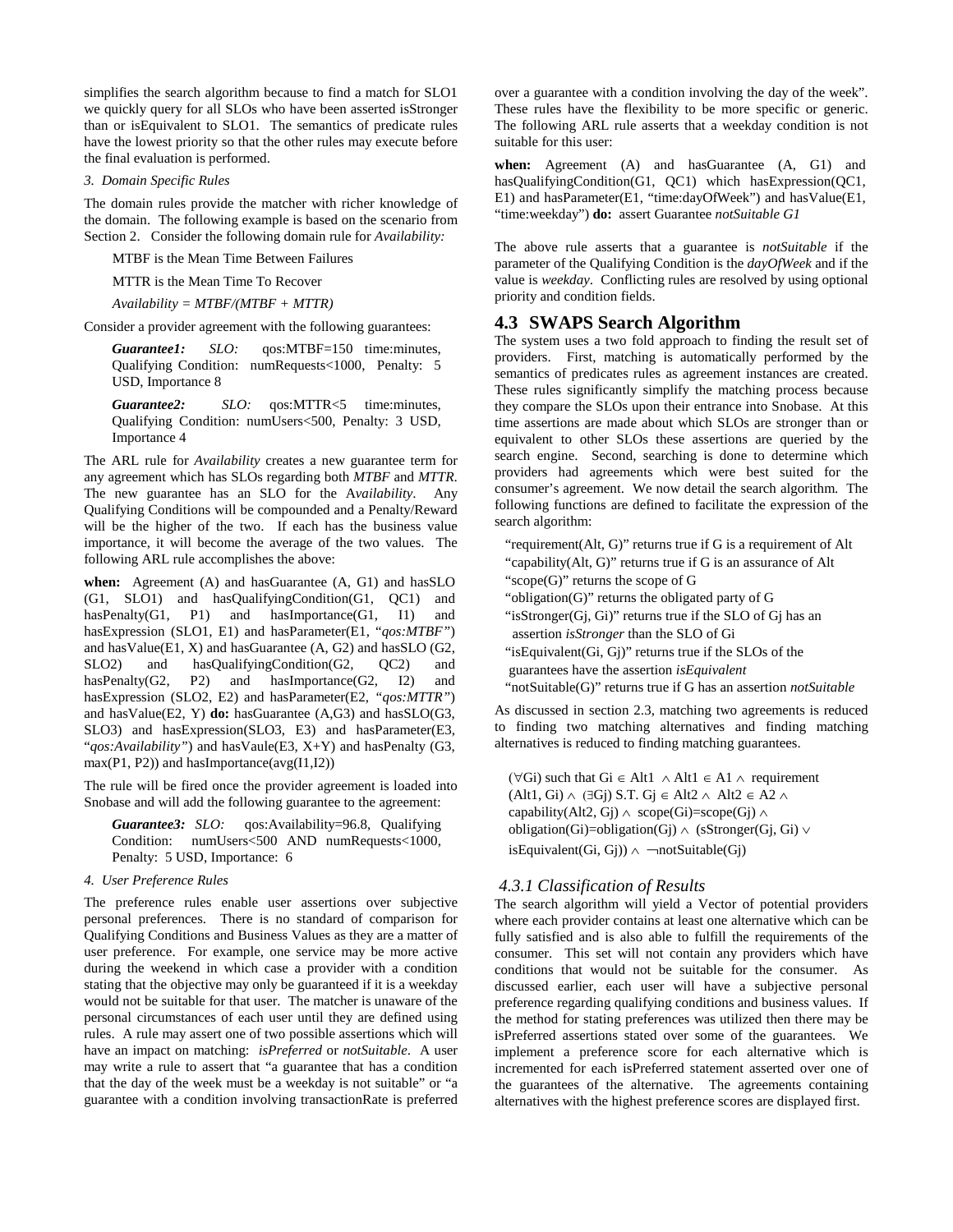# **4.4 Example**

In this section we present an example to illustrate our approach. Table 3 shows simplified set of guarantees for a consumer. The consumer is seeking the potential providers from the library of providers given in Table 4. The tags and structure of the agreements are removed for simplicity and clarity.

#### **Table 3. Summary of Consumer Guarantees**

|                | Consumer1.wsag                                                                                       |
|----------------|------------------------------------------------------------------------------------------------------|
| G1             | Scope: ProcessRequest, Obligated: ServiceConsumer<br><b>SLOc1:</b> qos:availableMemory greater 12 MB |
|                | Scope: ProcessRequest, Obligated: ServiceProvider                                                    |
| G <sub>2</sub> | SLOc2: qos:failurePerWeek less 7                                                                     |
| G <sub>3</sub> | Scope: ProcessRequest, Obligated: ServiceProvider                                                    |
|                | <b>SLOc3:</b> qos:allowIncompleteInputs true                                                         |
| G <sub>4</sub> | Scope: ProcessRequest, Obligated: ServiceProvider                                                    |
|                | <b>SLOc4:</b> 99% of gos: response Time less 14 seconds                                              |

#### *4.4.1 Parsing, Instance Creation and Rule Execution*  When the tool is started, each of the provider agreement documents in the library given in Table 4 are parsed and loaded into Snobase. An agreement instance is created for each provider alternative. Provider 3 will have two agreement instances associated with it because it has two alternatives. As each agreement instance is loaded, the rule engine executes the rules as the criteria for each is met. The user's system includes all of the ARL rules from the previous examples in addition to a similar rule to define the semantics of "greater". An additional domain rule exists for *responseTime = processTime + transmitTime*  which follows the same procedure as the previous domain rule for

semantics of the "true" and "false" predicates: when any two guarantees from a different agreement instance have the same parameter and each predicate ="true" or each predicate="false"

*Availability* but sums the values. The following rule defines the

assert [SLO1 *isEquivalent* SLO2]

Table 5 shows the assertions as each agreement is parsed and entered into Snobase.

# *4.4.2 Searching*

The consumer is matched against each alternative of each rovider. By querying for *isStronger and isEquivalent* assertions for the Provider's SLOs, the algorithm determines that Provider 1 is able to satisfy the consumer's needs and the consumer can also satisfy the requirement expressed in G1. However, Provider 1 is dismissed as a potential match because one of the guarantees was asserted as *notSuitable* as highlighted in number 3 of Table 5.

 Provider 2's first alternative is considered and the algorithm will determine that not all of the consumer's guarantees are satisfied as the provider does not have an isStronger or isEquivalent assertion for each of them and as one of the SLOs is weaker than the consumer SLO as highlighted in number 9 from Table 5. The algorithm moves on to the next alternative of Provider 2 and determines that it is a match because all of the consumer's guarantees are satisfied and none of the relevant provider guarantees have been asserted as *notSuitable*. The algorithm returns Provider 2 as the only match.

### *4.4.3 Post Search Considerations*

There was only one potential match in the simplified example above. However, if there had been more compatible providers in the library, the algorithm would continue with additional steps. There are several issues of preference in the example above. If Provider1 had been a suitable match the *responseTime* is guaranteed to be less than 14 seconds with a very high penalty of 15 USD. Provider 2 offers a much faster *responseTime* of 9 seconds but a much lower penalty of 1 USD. Some users may desire efficiency while others may wish to merely satisfy the objective while sacrificing some efficiency for the potential of a high penalty payoff. Since this is a personal user preference, the user may define a rule which states that a guarantee *isPreferred* if the penalty is over some threshold. The user may also wish to state that if the penalties are the same then faster speeds are preferred. During the matching process, the preference score for each alternative is incremented each time a satisfactory guarantee has the *isPreferred* assertion. When multiple providers are able to satisfy the basic needs of a consumer, the results are ranked by highest preference scores so that the user may consider the most preferred providers first. This example showed the reasoning

| Provider1.wsag |                                            | Provider2.wsag (Provider2a and Provider2b) |           |                                           |
|----------------|--------------------------------------------|--------------------------------------------|-----------|-------------------------------------------|
| G1             | <b>Scope: ProcessRequest</b>               | <b>Scope: ProcessRequest</b>               |           | <b>Scope: ProcessRequest</b>              |
|                | <b>Obligated:</b> ServiceProvider          | <b>Obligated:</b> ServiceProvider          |           | <b>Obligated:</b> ServiceProvider         |
|                | <b>SLO1:</b> qos:responseTime less 14 sec. | <b>SLO5:</b> qos:transmitTime less 4 sec.  |           | <b>SLO9:</b> qos:transmitTime less 4 sec. |
|                | <b>QC:</b> time:dayOfWeek equals weekday   | QC:qos:maxNumUsers less 1000               |           | QC: qos:maxNumUsers less 1000             |
|                | Penalty: 15 USD                            | <b>Penalty:</b> 1 USD                      |           | <b>Penalty:</b> 1 USD                     |
| G2             | <b>Scope: ProcessRequest</b>               | <b>Scope: ProcessRequest</b>               |           | <b>Scope: ProcessRequest</b>              |
|                | <b>Obligated:</b> ServiceProvider          | <b>Obligated:</b> ServiceProvider          |           | <b>Obligated:</b> ServiceProvider         |
|                | SLO2: qos:failurePerWeek less 7            | <b>SLO6:</b> qos:processTime less 5 sec.   |           | SLO10: qos:processTime less 5 sec.        |
|                | <b>Penalty: 10 USD</b>                     | <b>QC:</b> qos:numRequests less 500        | <b>OR</b> | <b>QC:</b> qos:numRequests less 500       |
|                |                                            | <b>Penalty: 1 USD</b>                      |           | <b>Penalty:</b> 1 USD                     |
| G <sub>3</sub> | <b>Scope: ProcessRequest</b>               | Scope: ProcessRequest                      |           | <b>Scope: ProcessRequest</b>              |
|                | <b>Obligated:</b> ServiceProvider          | <b>Obligated:</b> ServiceProvider          |           | <b>Obligated:</b> ServiceProvider         |
|                | <b>SLO3</b> : qos:incompleteInputs true    | <b>SLO7:</b> qos:failurePerWeek less 16    |           | <b>SLO11:</b> qos:failurePerWeek less 7   |
|                |                                            | <b>Penalty: 2 USD</b>                      |           | <b>Penalty: 2 USD</b>                     |
| G <sub>4</sub> | <b>Scope: ProcessRequest</b>               | Scope: ProcessRequest                      |           | <b>Scope: ProcessRequest</b>              |
|                | <b>Obligated:</b> ServiceConsumer          | <b>Obligated:</b> ServiceProvider          |           | <b>Obligated:</b> ServiceProvider         |
|                | SLO4: qos:availableMemory greater 12MB     | <b>SLO8</b> : qos:incompleteInputs false   |           | <b>SLO12:</b> qos:incompleteInputs true   |

**Table 4. Summary of Guarantees from Provider Library**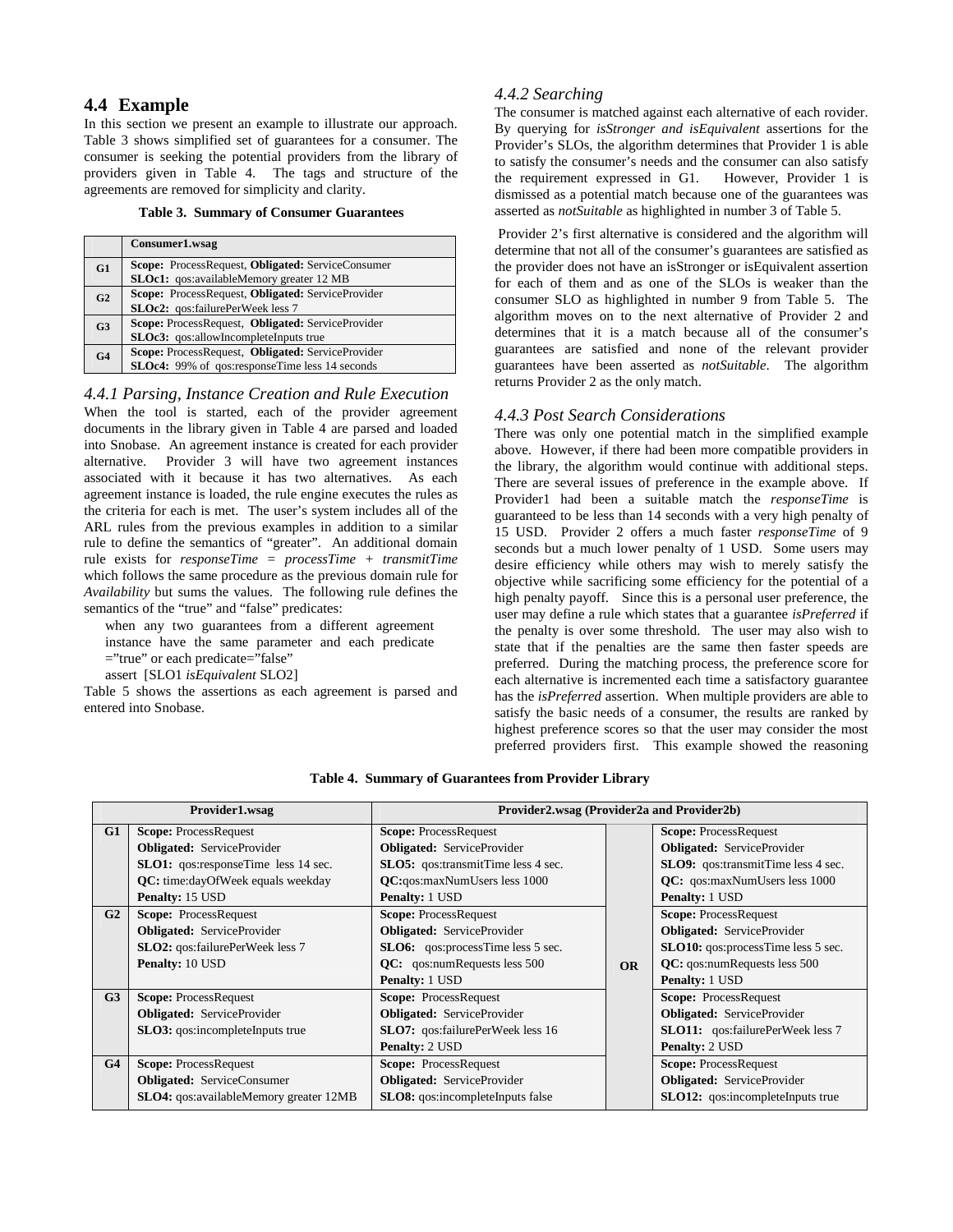process while illustrating the flexibility provided by the user defined rules.

|                         | <b>Guarantee</b>        | <b>Fact/Rule</b>            | <b>Assertion</b>              |
|-------------------------|-------------------------|-----------------------------|-------------------------------|
| $\mathbf{1}$            | Consumer G4             | PercentageLessThan          | qos:responseTime<br>$<$ 14    |
|                         |                         | Threshold                   | seconds                       |
|                         |                         | <b>Conversion Rule</b>      |                               |
| $\overline{2}$          | Provider1 G1            | Semantics of "less"         | SLO1 isEquivalent SLOc4       |
| 3                       | Provider1 G1            | <b>User Preference Rule</b> | Provider1's<br>G <sub>4</sub> |
|                         |                         | weekday notSuitable         | notSuitable                   |
| $\overline{\mathbf{4}}$ | Provider1 G2            | Semantics of "less"         | SLO2 isEquivalent SLOc2       |
| 5                       | Provider1 G3            | Semantics of "true"         | SLO3 isEquivalent SLOc3       |
| 6                       | Provider1 G4            | Semantics<br>of             | SLOc1 isStronger SLO4         |
|                         |                         | "greater"                   |                               |
| $\overline{7}$          | Provider2a              | Domain<br>rule<br>for       | Provider2a-G5-SLO13:          |
|                         | G1 and G2               | "qos:ResponseTime"          | qos:responseTime less 9       |
|                         |                         |                             | Qualifying<br>secs.,          |
|                         |                         |                             | Condition:numRequests<        |
|                         |                         |                             | 1000 AND                      |
|                         |                         |                             | numUsers<500                  |
|                         |                         |                             | Penalty: 1 USD                |
| 8                       | Provider <sub>2a</sub>  | Semantics of "less"         | SLO13 isStronger SLOc4        |
|                         | G <sub>5</sub>          |                             |                               |
| $\boldsymbol{9}$        | Provider <sub>2a</sub>  | Semantics of "less"         | SLOc2 isStronger SLO7         |
|                         | G <sub>3</sub>          |                             |                               |
| 10                      |                         |                             |                               |
|                         | Provider2b              | Domain<br>rule<br>for       | Provider2b-G5-SLO14:          |
|                         | G1 and G2               | "qos:ResponseTime"          | qos:responseTime less 9       |
|                         |                         |                             | Qualifying<br>secs.,          |
|                         |                         |                             | Condition:numRequests<        |
|                         |                         |                             | 1000 AND                      |
|                         |                         |                             | numUsers<500                  |
|                         |                         |                             | Penalty: 1 USD                |
| 11                      | Provider2b              | Semantics of "less"         | SLO14 isStronger SLOc4        |
|                         | G <sub>5</sub>          |                             |                               |
| 12                      | Provider2b              | Semantics of "less"         | SLO11<br>isEquivalent         |
|                         | G <sub>3</sub>          |                             | SLO <sub>c2</sub>             |
| 13                      | Provider <sub>2</sub> b | Semantics of "true"         | SLO12<br>isEquivalent         |

#### **Table 5. SWAPS Matching**

# **5. APPLICATION OF AGREEMENTS AND AGREEMENT MATCHING**

This section does not attempt to show another technical example but rather describes how WS-Agreements and our tool can be applied to remedy a challenging real world situation. The next sections will describe the problem, how WS-Agreements can be applied, and how the WS-Agreement matching tool can solve this problem.

### **5.1 Agriculture in India**

Agricultural trade in India is problematic for both Farmers and Merchants and there is a lack of effective use of IT to facilitate trade. Farmers spend time and resources growing goods and sending them to the markets without guarantee that they will be sold. The farmer pays for the transportation of the goods and the wastages that occur when the goods spoil during transport. Merchants have no assurances on the quality or availability of the goods that they seek to purchase. This problem is addressed in [4] and the authors describe an Agricultural Information System to improve the effectiveness of decision-making in the agriculture domain. A Web Services based business process management system developed to aid the marketing of agricultural produce is described in [18]. Each party involved is represented as a Web Service. If each party is a Web Service, then the process of matching farmer to merchant can be reduced to one of Web Service composition and policy matching.

Contract farming is one remedy currently being practiced to solve the dilemma and is described in [6] as a system for the production and supply of agricultural products under forward contracts between producers/suppliers and buyers. The cultivator makes a commitment to provide an agricultural commodity of a certain type, at a time and a price, and in the quantity required by a known and committed buyer. Using faming contracts, growers and buyers can agree to terms and conditions for the sale and purchase of goods. The buyer can make agreements to supply selected goods which sometimes also include land preparation and technical advice. The contracts ensure that the grower follows recommended production methods and cultivation and harvesting specifications. Conditions are frequently stated regarding the price and quality of goods and penalties in the form of discounts are offered for flaws or lack of quality.

The situation for farmers is improved as they no longer must send goods to markets without a guarantee of acquisition. The farmer's price risk is reduced because the contracts specify the prices in advance. The buyers obtain more consistent quality and more reliable production than if purchases were made on the open market. When efficiently organized and managed, contract farming reduces risk and uncertainty for both parties as compared to buying and selling crops on the open market. The success stories of E-Chaupal and Tata Kisan Sansar, who have implemented contract farming in India, are discussed in [18]. Just as Web Services can represent the farmers and merchants, the WS-Agreement is well suited to represent the complex contracts drawn between the two.

# **5.2 Contracts as WS-Agreements**

The WS-Agreement is perhaps the best suited standard for representing farming contracts. The protocol is functional for representing the guarantees which always include some objective and often contain conditions which must exist in order for the objective to be fulfilled. For example, a merchant may guarantee a price under the condition that the goods are of a certain quality. Business values such as penalties are often seen in contracts in the form of discounts. For example, a farmer may guarantee that the moisture percentage is than 10% and may offer a discount for every bushel that contradicts that assurance. In this case, a merchant is considered to be a service consumer and his guarantees and requirements can be proficiently represented using WS-Agreement. The available merchants are the service providers. Table 6 contains an example of farming contracts as WS-Agreements. It depicts the merchant as the consumer seeking the most suitable farmer, however, this tool can also be used by a farmer to find the ideal merchant. Section 5.3 will discuss how SWAPS can easily match a merchant with a farmer who will provide the required quality at a desired price.

# **5.3 WS-Agreement Matching for the Agriculture Domain**

An ontology representing the Agriculture domain can provide the matcher with a complete understanding of the domain and the user can supplement this knowledge with rules specific to the domain. The user can also write any relevant conversion rules for measurements. For example, the user may write a rule to convert from ounces to grams or from bushels to pounds. For predicates, this user may which to use the basic predicates already defined within the system or can also add domain specific predicates. The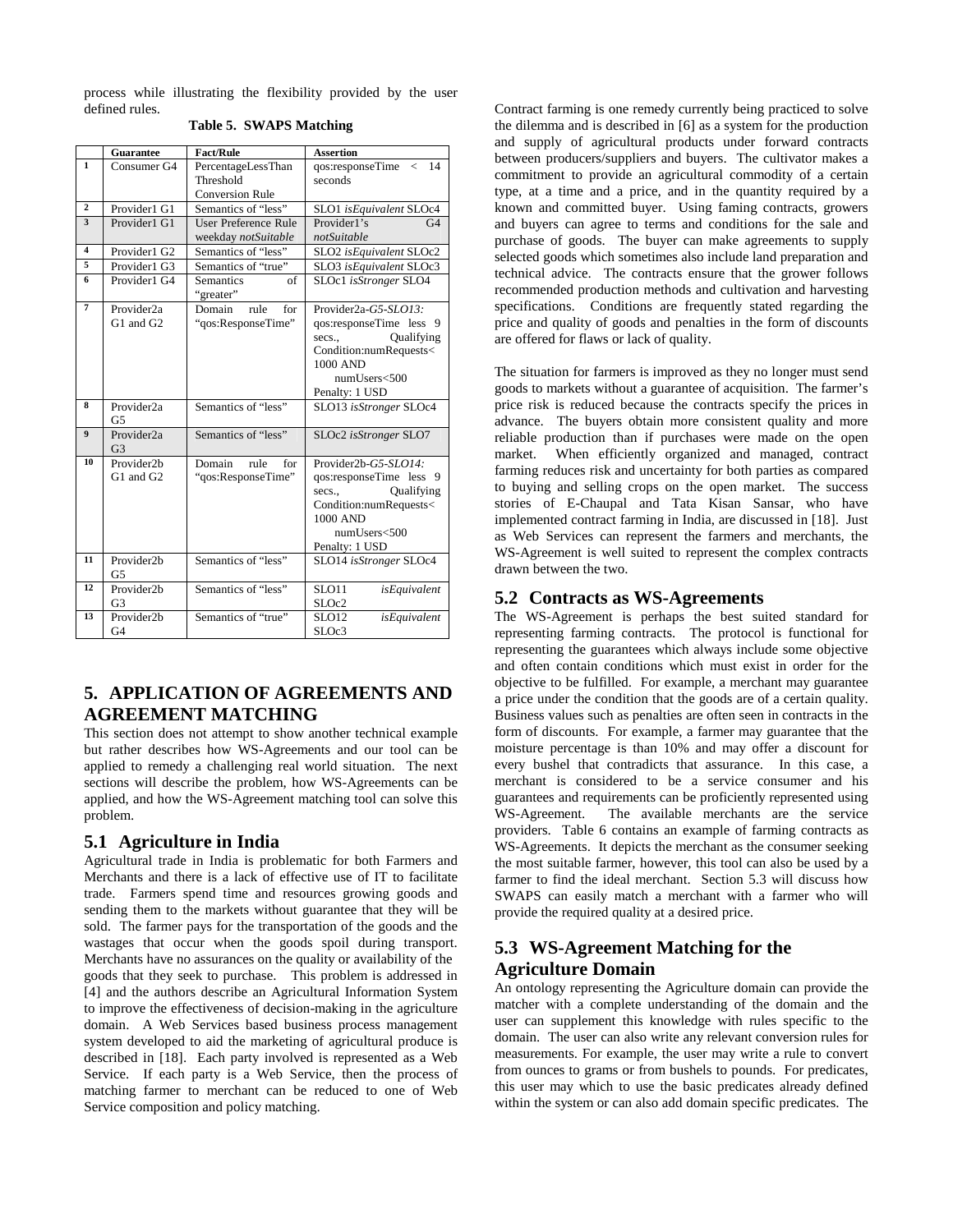simple example in Table 6 uses predefined predicates. In this domain, price is compared differently than moisture or splits because, with the latter, both parties specify that the number must be less than some value because while moisture may vary per bushel it must always be less than some value. Price, however, is a fixed price per bushel. Therefore, when comparing price, expressions with different predicates may still be compatible. For example, the merchant is willing to pay five cents or less but the farmer is asking 4 cents or greater per bushel. Since a parameter such as price will be reasoned over differently than a parameter like moisture, a separate rule must be defined to define the procedure for comparing price. The user will surely have personal preferences and may define these as rules. In Table 6, Farmer 1 clearly offers better quality goods while Farmer 2 offers much higher penalties. The merchant may specify the tradeoff as an ARL rule which states that high penalties are preferred. This causes Farmer 2 to be presented as a higher match than Farmer 1. This tool can effectively narrow down the hundreds of farmers into a group which contains only those farmers offering what the merchant requires. The merchant can specify additional preferences and aspects which are *notSuitable* to further narrow down the search. Finally the merchant is presented with one or more farmers, in order of preference, from which to choose. This feature greatly reduces the search effort for both farmers and merchants. It can ensure that each farmer and merchant gets the best possible deal tailored to their individual needs and preferences.

**Table 6. Farming Contracts represented with WS- Agreement** 

| <b>Merchant</b>              | Farmer 1                  | Farmer 2                     |
|------------------------------|---------------------------|------------------------------|
| Guarantee1:                  | Guarantee1: SLO1:         | Guarantee1:                  |
| <b>SLO1:</b> Moisture is     | Moisture is less 10%      | <b>SLO1:</b> Moisture is     |
| less inclusive 12%           | <b>Penalty:</b> discount  | less inclusive 12%           |
| Guarantee2:                  | $$10$ each                | <b>Penalty:</b> discount     |
| <b>SLO2</b> : splits is less | Guarantee2: SLO2:         | $$15$ each                   |
| inclusive 20%                | splits is less inclusive. | Guarantee2:                  |
| Guarantee3:                  | 20%<br><b>Penalty:</b>    | <b>SLO2</b> : splits is less |
| <b>SLO3</b> : test weight    | splits of 5% or more,     | inclusive<br>20%             |
| is greater than 54           | discount \$1 each         | <b>Penalty:</b> splits of    |
| lbs                          | Guarantee3: SLO3:         | 3% or more, discount         |
| Guarantee4:                  | test weight is greater    | \$5 each                     |
| price<br>SLO4:               | than $60$ lbs             | Guarantee3:                  |
| lessEqual 10 cents           | Guarantee4: SLO4:         | <b>SLO3</b> : test weight is |
| per bushel                   | price greaterEqual 8      | greater than 58 lbs          |
|                              |                           | Guarantee4: SLO4:            |
|                              |                           | price greaterEqual 7         |

# **6. RELATED WORK**

There has been very little work done in the area of WS-Agreement. A formal definition of the WS-Agreement is given in [1] and the schema is extended by adding tags to accommodate states for negotiation. Cremona [11] is a tool for the creation and monitoring of WS-Agreements. Both contributions do not consider partnering agreements. Major work in the domain of Service Level Agreement (SLA) matching is purely syntactic. [28] developed a methodology for matching Web Service Level Agreements (WSLA). This work syntactically matches SLAs by parsing them into syntax trees. The authors have designed a matching algorithm which compares these trees node by node. Heterogeneous SLAs are handled by referencing a table containing instructions which the code must execute in order to convert them into the same format. Such syntactic approaches must take a more exhaustive and laborious approach to matchmaking and are challenged by less obvious matches. Since our agreements are parsed into instances of the WS-Agreement OWL ontology, we are able to reason over the ontology and retrieve data via ontology queries with much less effort. In addition, the semantics defined by this ontology result in more accurate matches. This work focuses on matching Service Level Objectives, where, our work considers compatible scopes and SLOs to be the most essential criteria for matching but also reason over qualifying conditions and business values. GlueQoS [29] extends the grammar of WS-Policy to add qualifying conditions. This approach uses only XML based models which limits the expressivity of the assertions. Since XML cannot express formal meaning, the matching is purely syntactic which greatly limits efficiency of the matching process. Our work uses the combination of OWL ontologies and ARL rules to provide our matcher with detailed knowledge of the domain, QoS, and agreements which leads to better matches.

The following work uses rules without semantics to represent policies. Paschke et al use a rule based SLA language (RBSLA) to express Service Level Agreements in [16]. RBSLA is an extension of RuleML tailored to satisfy the requirements of the SLA domain. The rules are based on the logic components of Derivation, Event Condition, Event Calculus, Courteous Logic, Deontic Logic, and Description Logic. Rule based SLAs can be written and modified using the management tool (RBSLM) which also enables the management, maintenance and monitoring of contract rules. Policy matching is not considered in the scope of this approach. There has also been some work that has benefited from using Semantic Web technologies. Uszok et al have developed KAOS for the specification, management, analysis, and enforcement of policies [20]. The policy is represented using concepts from an OWL ontology. Role-value maps are added to later work to compensate for some of the limitations in expressiveness of OWL. The trust and privacy of Web services is handled with a rule based engine in [7], and in [8], the authors discuss the combination of OWL ontologies and SWRL rules. Parsia et al present the OWL ontology developed for representing policies however they do not utilize rules [15]. Li et al apply a very interesting approach to Access Control Policy specification [10]. Access Control Policies are designed and expressed using a combination of OWL and SWRL. Policies are defined using an ontology. SWRL is introduced to enhance OWL with additional expressiveness and deducible ability. Access control policies are designed in the form of rules using concepts defined in the ontology and relationships such as *isPermittedDoWith* to express which kinds of agents have permission to access resources. This work aims to express policies and does not consider the matching of these policies. Verma et al presents a successful approach to policy matching by combining semantics with rules to achieve efficient matches. WS-Policy is extended to incorporate semantics and policies are represented using an OWL ontology. SWRL rules express additional domain concepts and expand the matching ability. Our work applies a similar approach to WS-Agreement and extends it to also reason over scope, qualifying conditions and business values. We provide matching flexibility by allowing users to define their own predicates and preferences.

# **7. CONCLUSION AND FUTURE WORK**

This work presents a novel contribution to the area of WS-Agreement and agreement matching. With the framework and implementation described throughout this paper, service providers and consumers may automatically make the most accurate and